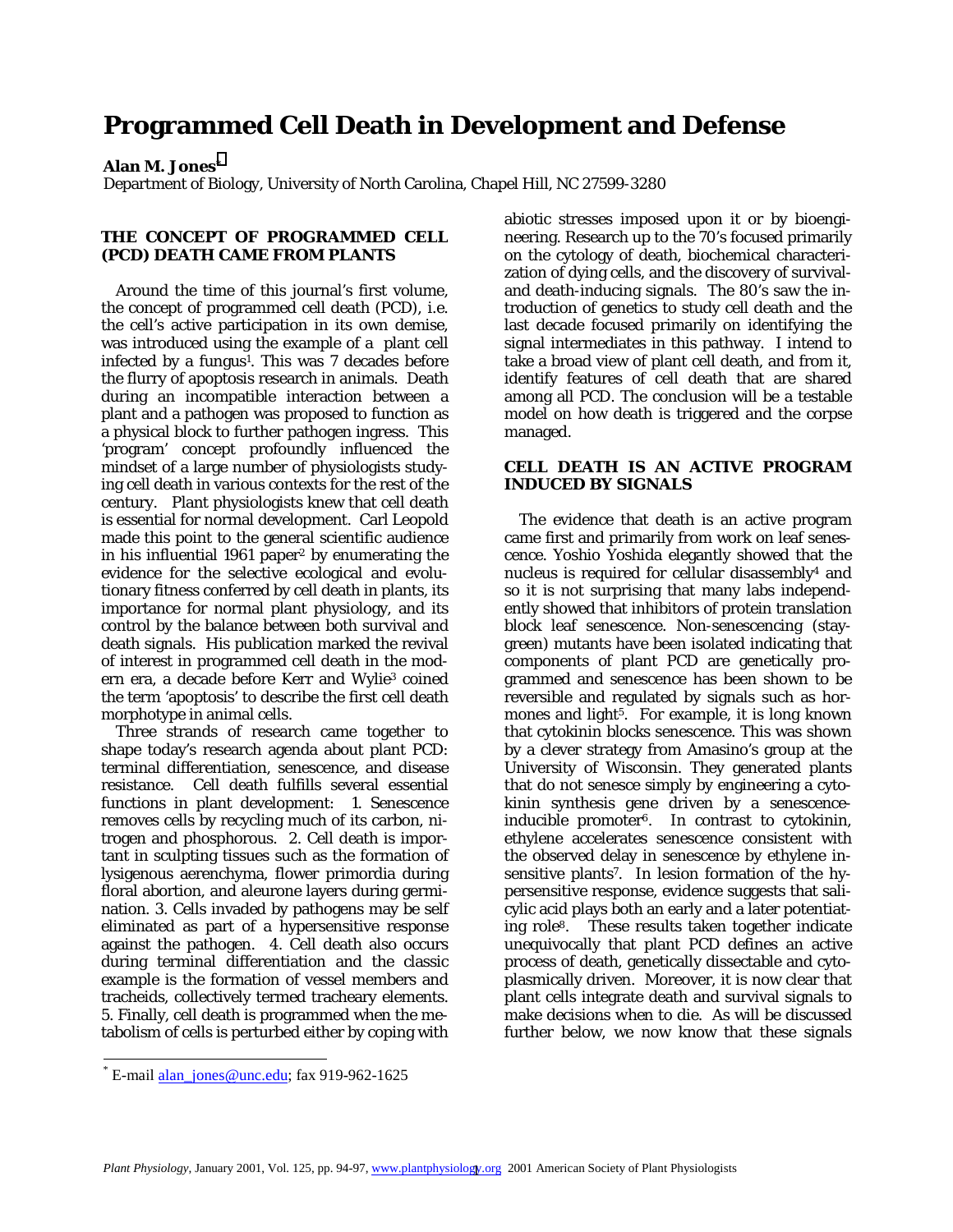also instruct cells *how* to process their own corpse.

 An active program of death has also been shown for terminal differentiation, lysigenous aerenchyma formation, and aleurone degradation, although in all cases with much less rigor than by researchers working on senescence. Most of the evidence was published in the 1990's in the form of pharmacological studies showing that death can be inhibited, thus eliminating the possibility that death is a consequence of metabolic run-down. Moreover, these studies have all pointed to a common role for calcium in every death pathway.

 An *in vitro* culture of synchronously differentiating (and dying) cells developed by Hiroo Fukuda has had a major impact in our understanding of PCD during tracheary element differentiation<sup>9</sup>. Andrew Groover found that death occurring in these cells is initiated by auxin and cytokinin and utilizes a defined signal transduction pathway that includes a calcium flux shown to be necessary and sufficient to initiate death <sup>10</sup>. Most importantly, an extracellular signal triggers this calcium influx which leads toward the disruption of the vacuole as described further below. Malcolm Drew's group at Texas A&M University has shown that ethylene is important for inducing cortical root cells to die and autolyze during lysigenous aerenchyma formation<sup>11</sup>. Ethylene also evokes a signaling pathway that involves a calcium influx during aerenchyma formation that is necessary for this type of death. Doug Bush's lab at Rutger's University has shown calcium increases prior to gibberellin-induced death of aleurone cells<sup>12</sup>. Michele Heath of the University of Toronto has shown that calcium is also necessary for cell death induced by a fungus13. Clearly, a major contribution from numerous labs during the 1990's is the preliminary characterization of signal elements within different plant PCD pathways and the consensus that calcium plays a common central role in death execution.

# **CELL DEATH, CORPSE MANAGEMENT, AND THE ROLE OF THE VACUOLE**

 Today, the concepts of cell death and cell corpse processing in animals are confused because the morphology of the dead (dying) cell is often used to describe the 'type of cell death'. For example, the presence of apoptotic bodies and DNA laddering are two hallmarks of apoptotic death, but they represent time points well beyond the 'point of no return' and the moment of death. These features only define corpse processing and do not say anything about the *execution* of death. Indeed, decisions about corpse management based on the integration of various signals such as auxin, cytokinins, ethylene and elicitors, are probably made by the *living* cell long before the moment of death and probably even well before the point of no return. The ability to make these decisions are perhaps especially relevant to plant cells since corpse processing in plants is autolytic; the plant does not have the various macrophages and neutrophil cells to make these decisions for them. The last 75 years have yielded insight into the moment of death and how death is triggered in the various plant PCDs. From a compilation of cytological characterization of cell death in the hypersensitive response, terminal differentiation and senescence, it becomes clear that a singular event is shared by all: the action of the vacuole.

 The vacuole is a remarkably versatile organelle. By 1979, Boller and Kende confirmed Philippe Matile's hypothesis that the plant cell vacuole can transform into a large hydrolytic compartment<sup>14</sup>. In the prior two decades, dramatic changes in the vacuole had been observed during senescence, the hypersensitive response and terminal differentiation. To my knowledge, Cronshaw and Bouck15 were the first to propose that the vacuole played a primary role in PCD of the developing tracheary element, but it was Andrew Groover16, through his videomicroscopy, who clearly showed that collapse of the vacuole coincided with cessation of cytoplasmic streaming (moment of death?) and that this collapse marks the onset of autolysis during tracheary element differentiation (see http://www.unc.edu/depts/joneslhp/pcd/ and ref. 17). Vacuole collapse is regulated by the cell and not a result of metabolic run down. For example, it does not occur during necrotic death. It is as if the cell has some molecular pin that 'pops' the vacuole to trigger the release of sequestered hydrolases, effectively acting as a large suicide bomb detonated by calcium flux. Vacuole collapse and chromatin degradation revealed by TUNEL analysis turned out to be such robust markers of PCD in these cells (i.e. these markers confidently distinguish necrosis from PCD), that elements in the signal transduction of PCD were worked out. The vacuole collapse requires a calcium flux and artificial calcium influx prematurely triggered collapse followed by chromatin degradation in cells competent to undergo PCD. Malcolm Drew, Texas A& M Univ, concluded similarly that loss of tonoplast integrity and calcium flux are two early events in lysigenous aerenchyma formation, which can also be viewed as a type of terminal differentiation even though the process leaves behind no corpse. Butler and Simon<sup>18</sup> compiled an enormous amount of ultrastructural characterization of dying cells that was published prior to 1971, essentially the bulk of what is known today about cytoplasmic changes during different PCDs. They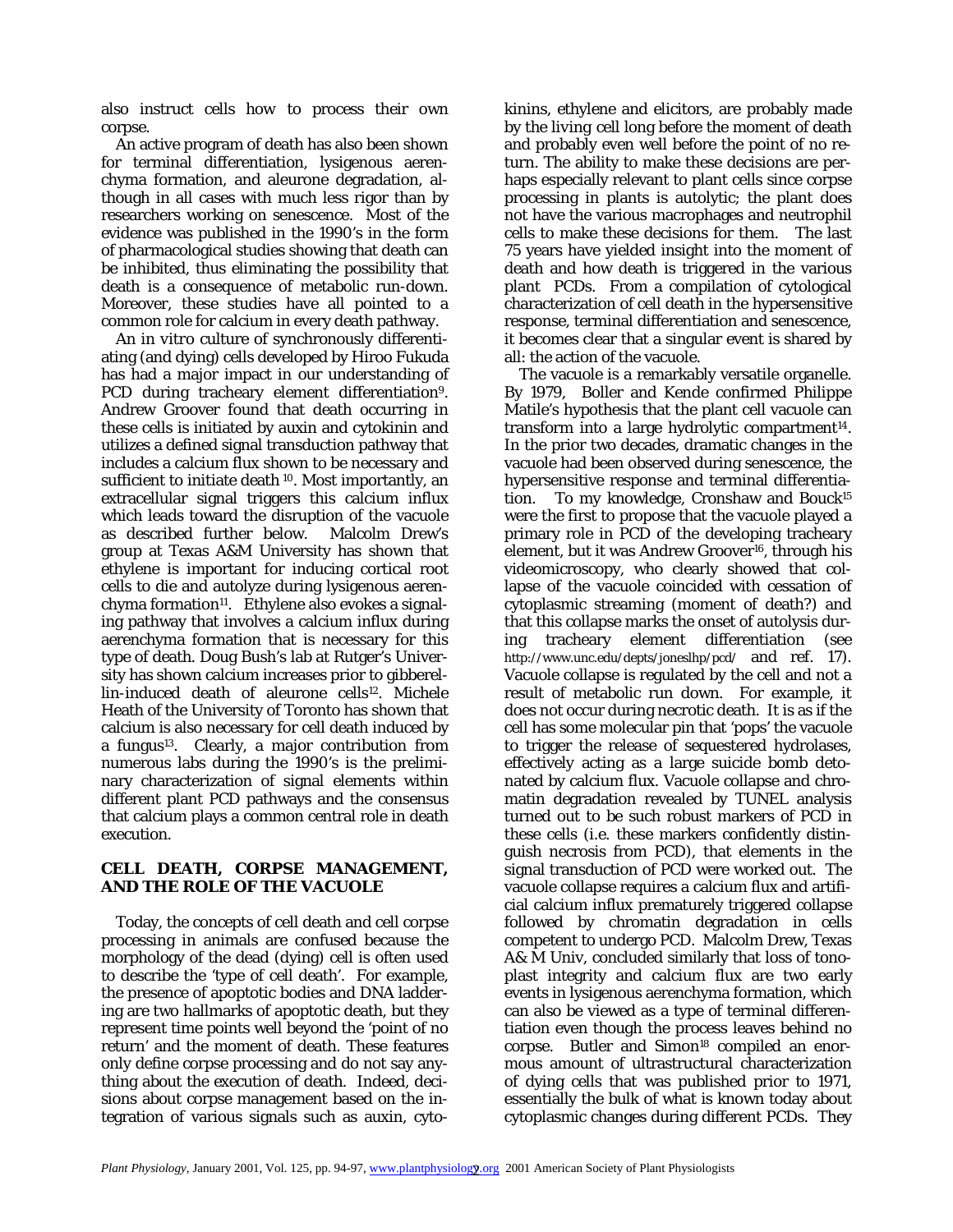noted that in all types of death including senescence, breakdown of the tonoplast is an



**Figure 1**. A model of the general mechanism of three programmed cell death in plants. Cells integrate various combinations of survival and death signals to decide whether to die and subsequently how the corpse will be managed. This acquired program of death (and corpse management) begins well before cells die. How the cell corpse is managed is a function of the profile of vacuole hydrolases (and toxins) that are loaded into the vacuole and these profiles are established by the original set of signals. Death is triggered and two events are shared among most plant cell deaths: calcium flux and vacuole collapse. Collapse of the vacuole marks the beginning of corpse management. The different profiles of hydrolases loaded into the vacuole determine the manifestation of death. For tracheary elements, the protoplasm but not secondary cell walls are autolyzed. During the formation of lysigenous aerenchyma, the entire corpse is removed, while the corpse from the hypersensitive response is left to be crushed by expanding tissues. Not shown is death and corpse management for senescing cells which shares all these features. However, many obvious signs of cell disassembly occur before vacuole disruption in senescent cells. This skeletal model is intended to serve as a unifying theory of many, but not all, PCDs in plants and represents those features of PCD that are in common. It acknowledges the fact that many of the cytoplasmic changes that are occurring during the 'preparation to die' stage differ between programs and that these changes are an integral part of the manifestation of death (corpse management). It is expected that more complex models that include the multiple signal pathways and feedback regulation will be overlaid on the model shown. With this in mind, senescence, for which much more detail of its signal transduction and cytoplasmic disassembly is known, could be integrated into the three PCDs shown above as well.

early event and recently, Peter Hepler and coworkers have documented the calcium flux in senescing cells19. Tomiyama's lab, at Hokkaido National Agriculture Station, contributed tremen-

dously to our understanding of the cytoplasmic events that occur leading up to death in the hypersensitive response<sup>20</sup>. Michelle Heath, Elmon Schmelzer (Max-Plank Institute, Koln) and others have built on Tomiyama's original model by resolving in greater detail the spatial and temporal changes in the pathogen-challenged cytoplasm. Cells infected with fungal hyphae undergo cytoplasmic changes of which some are similar to changes occurring in senescing leaves. Cytoplasmic streaming slows during infection and eventually stops prior to protoplast collapse, interpreted by me, as the moment tonoplast integrity is breached. As already mentioned, calcium influx is also required for this event.

 Butler and Simon concluded that '…death of the cell, whatever the cause, follows a characteristic and repeatable pattern.' Part of these patterns is shared among all cell deaths, namely vacuole collapse and calcium flux. Interestingly, Tom Wolpert of Oregon State University, concluded that death induced by a fungal toxin recapitulates some of the observed molecular changes during death by senescence<sup>21</sup>. In addition, the expression of a number of genes is shared by these types of PCDs in plants suggesting that some of the underlying molecular mechanisms are shared<sup>22</sup>. But there are important differences in ways that the cell manages its corpse that must not be glossed over. During terminal differentiation, there is little structural evidence of cytoplasmic degeneration prior to vacuole collapse. However, in senescing cells, chloroplast degradation occurs well prior to vacuole collapse and during the hypersensitive response, cytoplasmic streaming declines exponentially up to the point of collapse. Even, within a specific type of cell death, it has been proposed that multiple pathways are present.

#### **A UNIVERSAL DEATH INDUCTION AND A CUSTOMIZED CORPSE PROCESSING**

 Three quarters of a century of research on plant cell death have brought us an understanding of the general mechanism of death and corpse management. It appears that collapse of the vacuole may be the universal trigger of plant cell death, however, the differences in the way death is manifested results from different mechanisms for processing the cell corpse. Figure 1 illustrates a model for death and corpse processing that incorporates the similarities and differences between three plant PCDs. In this model, information from initiating signals sets the outcome but all cells progress through a single mechanism to trigger death but then diverge again depending on the predetermined mode of corpse processing.